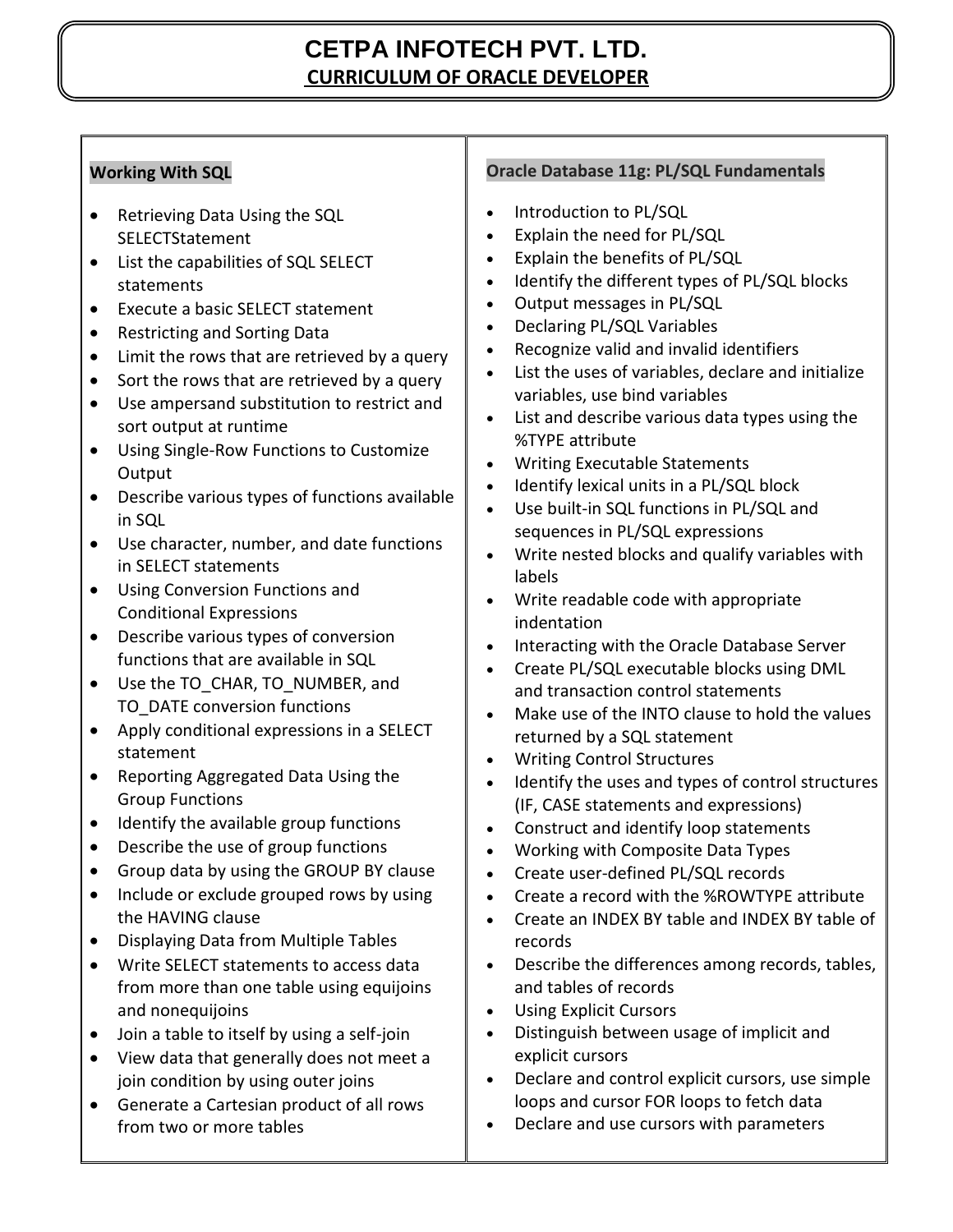- Using Subqueries to Solve Queries
- Define subqueries
- Describe the types of problems that the subqueries can solve
- List the types of subqueries Write single-row and multiple-row subqueries
- Using the Set Operators
- Describe set operators
- Use a set operator to combine multiple queries into a single query
- Control the order of rows returned
- Manipulating Data
- Describe each data manipulation language (DML) statement
- Insert rows into a table
- Update rows in a table
- Delete rows from a table
- Control transactions
- Using DDL Statements to Create and Manage Tables
- Categorize the main database objects
- Review the table structure
- List the data types that are available for columns
- Create a simple table
- Explain how constraints are created at the time of table creation
- Describe how schema objects work
- Creating Other Schema Objects
- Create simple and complex views
- Retrieve data from views
- Create, maintain, and use sequences
- Create and maintain indexes
- Create private and public synonyms
- Creating Packages
- Identify the benefits and the components of packages
- Work with packages (create package specification and body, invoke package subprograms, remove a package and display package information)
- Working with Packages
- Overload package subprograms
- Using the BULK COLLECT and FORALL statements
- Use of NOCOPY
- Lock rows with the FOR UPDATE clause and reference the current row with the WHERE CURRENT OF clause
- Handling Exceptions
- Define PL/SQL exceptions
- Recognize unhandled exceptions
- Handle different types of exceptions (predefined exceptions, non-predefined exceptions and user-defined exceptions)

#### **Oracle Database 11g: Develop PL/SQL Program Units**

- Creating Procedures
- Create a simple procedure and invoke it from an anonymous block
- Work with procedures
- Handle exceptions in procedures, remove a procedure, and display a procedure's information
- Creating Functions
- Differentiate between a procedure and a function
- Describe the uses of functions
- Work with functions (create, invoke and remove functions)
- Navigation
- Transaction Processing
- Writing Flexible Code
- Sharing Objects and Code
- **•** Introducing Multiple Form Applications
- Creating a Menu Module
- Managing Menu Modules
- Building Multiple Form Applications
- Working with Record Groups
- Using Database Objects in Forms Applications